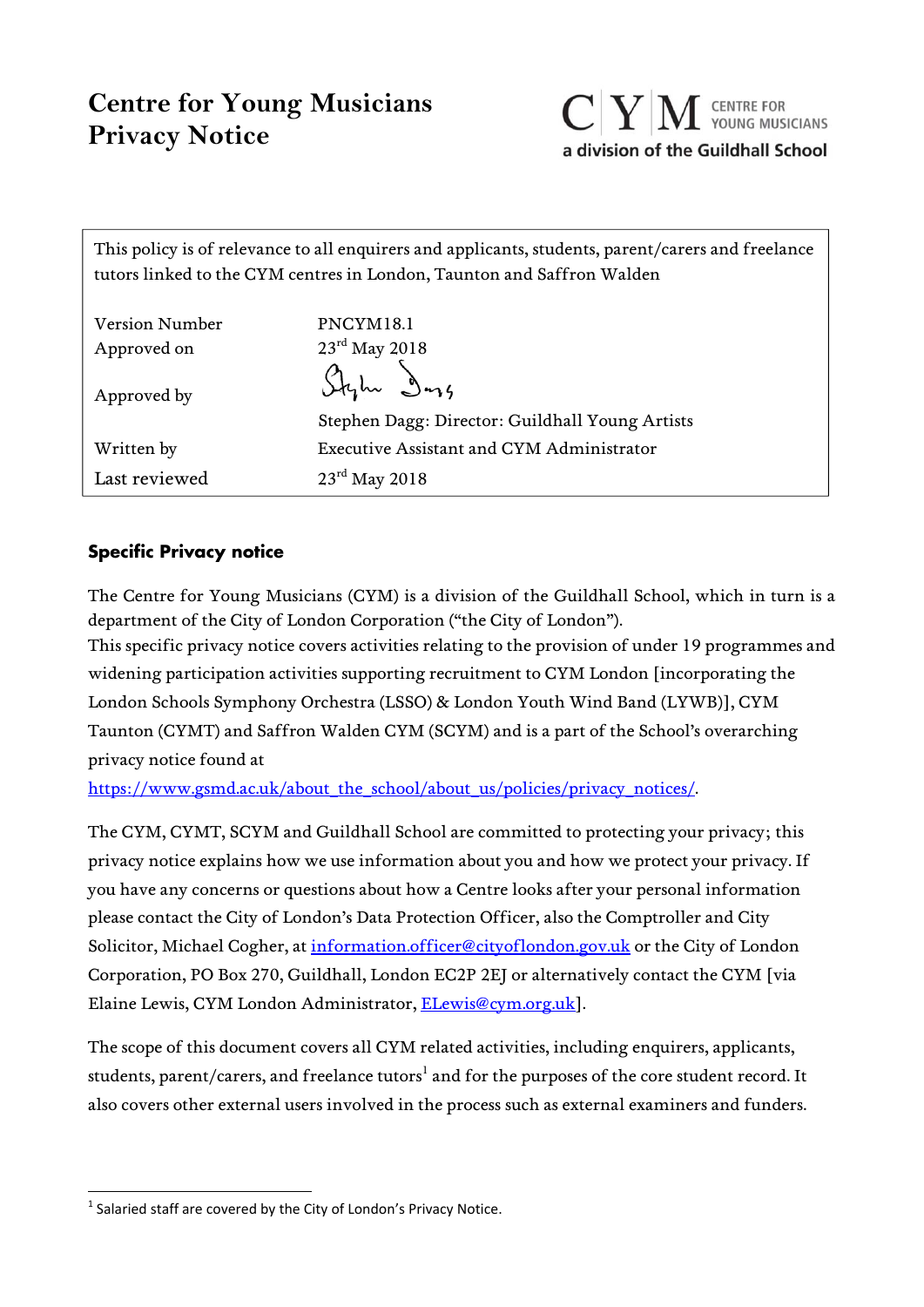## **What personal data is collected about you**

We may collect your data in a variety of ways, for example:

- When you communicate with us by telephone, email or via our websites
- When you use forms to provide data e.g. on application or enrolment
- When you supply additional documentation e.g. qualification certificates or evidence of identity
- As part of processes related to an enquiry, application for any course/programme administration purpose
- As part of a process for the good management of the Centre's community
- From third parties for example from referees, funding bodies and schools

We may collect personal data such as the following:

- Biographical information including your name, gender and date of birth
- Contact details and communication preferences such as your address, email and phone number
- NI number, passport number and identity details, domicile and nationality, demographic information
- Photo for ID card
- Video recordings (including CCTV at Morley College site and other host venues of the Centres outside of London), events and rehearsal photography (You should complete the media consent form on acceptance of your place)
- Education and employment history including references
- Family or personal circumstances and extracurricular interests e.g. for assessment of suitability for funding or support.
- Family and parent/guardian details where relevant to our needs
- Financial information where appropriate e.g. for applying for funding support
- Your enquirer and applicant history and student record
- Course and stage details
- Attendance, progress and status
- Assessment results

We may also collect special category data (previously 'sensitive')

- For support and statutory/monitoring reporting: disability, health and medical conditions
- For admission and safeguarding purposes: criminal convictions
- For statutory monitoring and reporting purposes: racial or ethnic origin, religion or similar beliefs, sexual orientation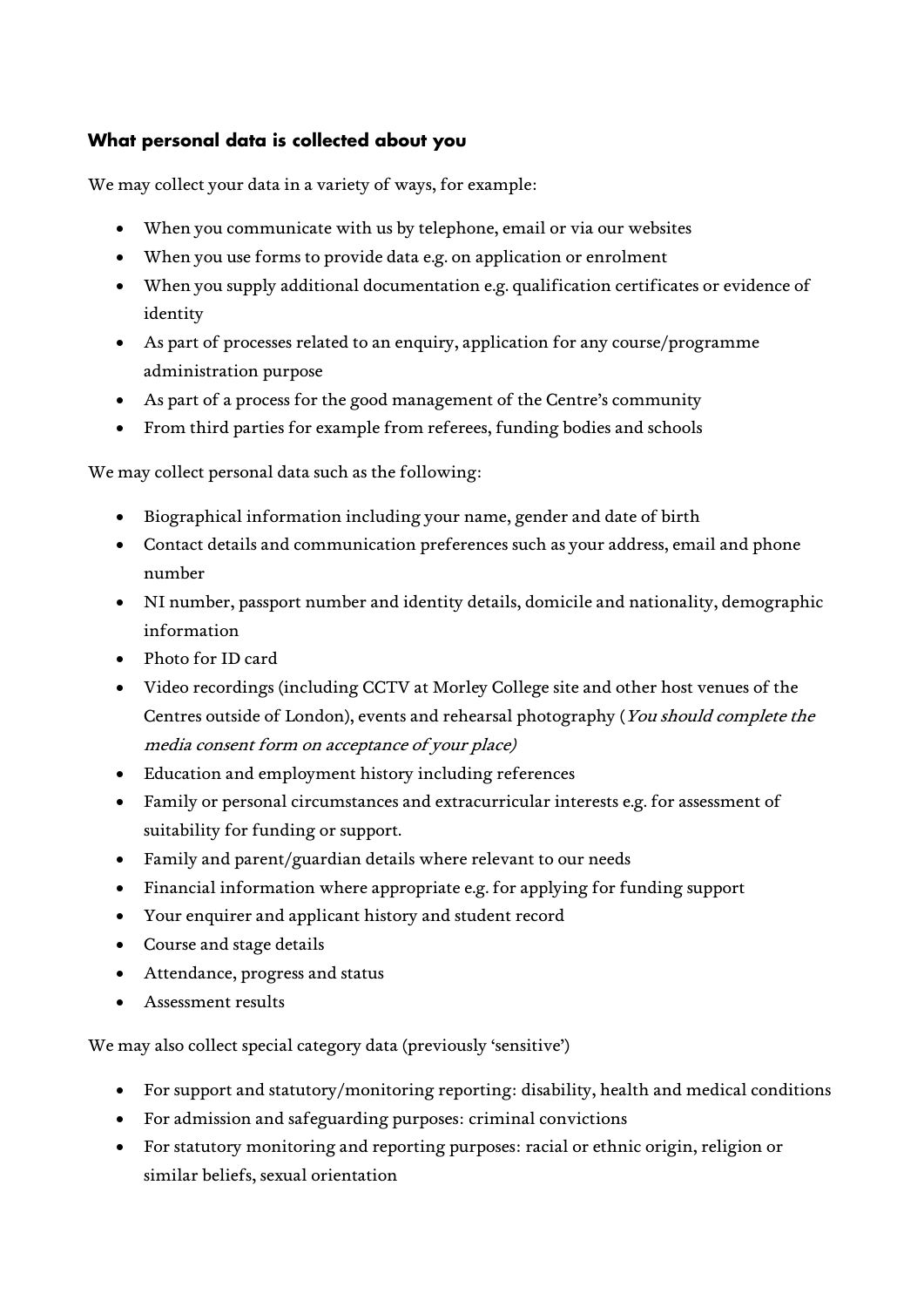Personal information relating to criminal offences and convictions is also collected and although not 'special category data', is still sensitive in nature and merits higher protection. This would be collected for admission and safeguarding purposes.

Additional personal data may be collected where relevant in relation to performance licence applications, foreign tours (LSSO/LYWB), extenuating circumstances and appeals/complaints/disciplinary cases.

## **Reasons why we use your personal data**

Specific list of uses by category See Appendix 1

- a. Recruitment and admissions
- b. Enrolment of students
- c. Academic matters
	- i. Assessment and progression
	- ii. Core teaching and learning and academic conduct
	- iii. Awards
	- iv. Maintaining student records
	- v. Assessing eligibility for funding
- d. Information services including email addresses
- e. ID cards including photo
- f. AV Recordings
- g. Employment purposes
- h. Monitoring equal opportunities
- i. Safeguarding
- j. Social media (e.g. Facebook, Instagram)
- k. Fees, funding and debt recovery
- l. Other admin
	- i. Statistical analysis and research
	- ii. Returns for government bodies (e.g. Dept. for Education, Arts Council England)
	- iii. Audits
	- iv. Operational information e.g. IT support, building closures, safety
	- v. Promoting services
	- vi. Safety of individuals and assets including use of CCTV
	- vii. Preventing crime
	- viii. Complaints, appeals and disciplinaries
	- ix. Enquiries
- m. When necessary to protect your or another person's vital interests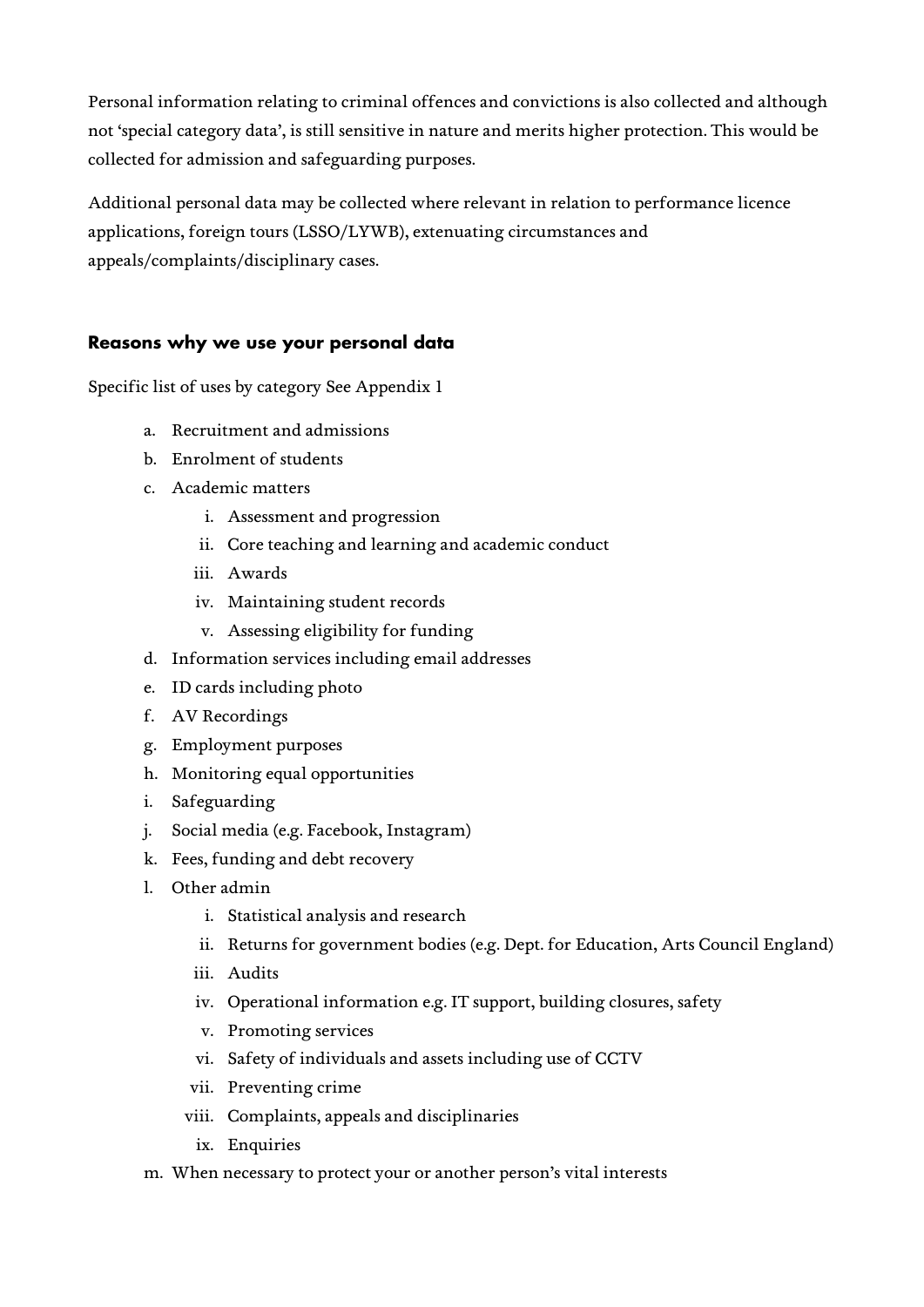## **Why we hold your data and legal basis**

The law requires us to tell you the legal basis on which we process your data.

Some activities (for example using your images) require your consent. If the law requires your consent to process data in a certain way then we will obtain it before carrying out that activity. You will be asked to complete a media consent form on accepting a place at a Centre. Additional information is given in our web site privacy notice

Other activities are carried out to fulfil an agreement. If the carer agreement has been signed we will process your data based on that agreement.

In some circumstances the law requires us to disclose information to another party. An example is to reclaim tax on Gift Aid. If you Gift Aid a donation, then we are required to tell HMRC the name and postcode of the donor and the date(s) and amount(s) of any such donation, otherwise we are unable to claim Gift Aid.

The processing of your personal information for the above purposes is necessary:

- To interact before enrolment as part of the enquiries and admissions process
- To meet our contractual obligations (e.g. to manage your student experience and welfare while studying at a Centre)
- To comply with a legal obligation (e.g. equal opportunities monitoring)
- To perform tasks we carry out in the public interest (e.g. teaching)
- For legitimate interests (e.g. to enable your access to other CYM services)
- To protect the vital interests of you or another person

We may share information about upcoming events, courses, performances and other activities, our news, and other ways you can get involved with the Centre, unless you choose to unsubscribe which you can do at any time by emailing elewis@cym.org.uk.

#### **How do we keep your data safe?**

The Centre for Young Musicians commits to keeping your data securely and treating it with sensitivity.

All personal data that we hold is stored on the Database with appropriate security measures in place. Any staff with access to this information will have completed the City of London data protection training. The database can only be accessed by people who need it to do their job.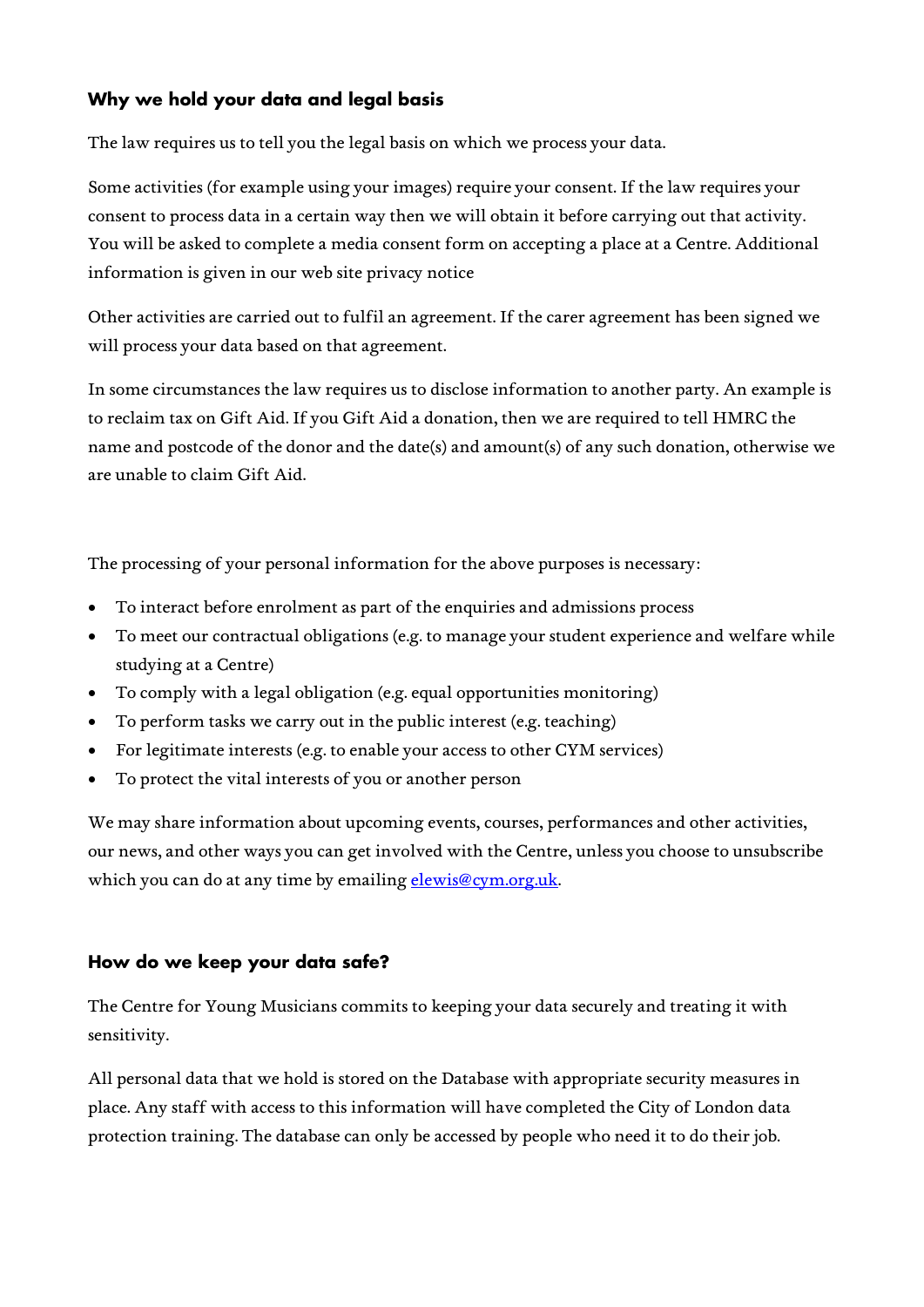## **Who we can share your personal data with**

Your data will be used by staff and contractors within a Centre for the purposes specified.

Once you leave the CYM, we will invite you to become a lifelong member of our alumni community. If you give your consent we may continue to contact you via post or via email.

The Guildhall School (and CYM as a division of the School) is a department of the City of London Corporation and shares the same data controller. Where services are provided by central City of London departments or shared with other departments within the City of London, your data may also be shared with those departments.

For example this may include:

City of London Finance and Procurement Services: your financial account with the CYM is held by the City of London. Any records of bank details that are sent between the CYM and the City of London will be transferred securely.

### Local Authorities: when applying for performance licences

Internal auditors: For the purpose of auditing the services provided by the CYM, personal data may be processed by internal auditors, however data that may need to be removed from a CYM will be anonymised first.

The Centre for Young Musicians will never pass information to third parties except in the following cases outlined below.

- Funders and/or sponsors e.g.
	- o The Foundation for Young Musicians and organisations who provide funding through the FYM
	- o Funders of any awards or prizes
- External examiners and individuals involved in relevant CYM committees and procedures
- Current education providers (e.g. schools)
- Our bank to process payments
- Cloud Hosted systems and Databases e.g. Activity Manager, Visiting Teachers VT2000, Dropbox
- Relevant Government Departments
	- o Home office
	- o Local Authorities for performance licences
	- o Department for Education
	- o Arts Council England
- Relevant executive agencies or non-departmental public bodies
	- o UK Visas and Immigration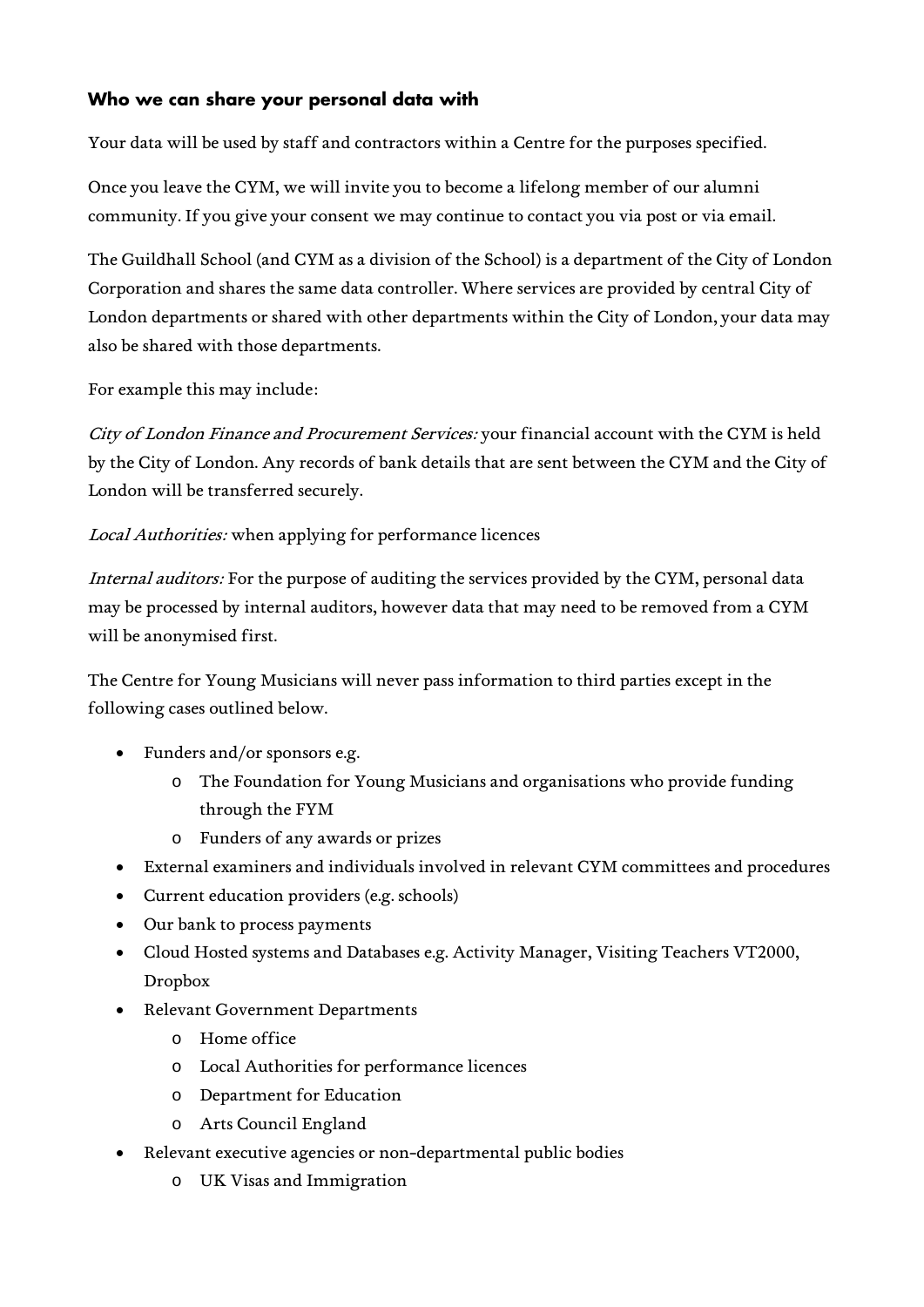- Independent Safeguarding Authority
- Police and law enforcement agencies
- Emergency services

Under these circumstances we always make sure that data is shared in accordance with data protection law and that appropriate controls are in place regarding how your data is handled and will ensure they never use the data for non-CYM purposes. We will never sell your information to a third party.

External systems administrators for which we have a contract e.g.

External travel operators e.g. ACFEA/One Stage

Situations when your personal data might be sent to other countries include:

- When the Centre uses third-party software such as SurveyMonkey and/or MailChimp to contact you
- To provide vital information regarding dietary requirements or other special needs to hotels for foreign tours

## **How long we keep your personal data for**

Personal data will be processed in accordance with the Centre's retention policy which is currently under review.

Some information may be retained indefinitely by us in order to maintain your academic record for archiving purposes.

**---------------------------------------------------------** 

# **Appendix 1 - Categories of person (not exhaustive) – each may have specific categories or examples**

- 1. Student on Saturday Centre programme including CYM London, CYMT, SCYM (all student applications, enquirer records)
- 2. Student not on Saturday Centre programme (LSSO, LYWB Holiday Courses etc.) and not included in 1)
- 3. Non-enrolled applicant for Saturday Centre programme and not included in 1) or 2) (all application and enquirer records)
- 4. Non-enrolled applicant for non-Saturday Centre programme and not included in 1, 2, 3,